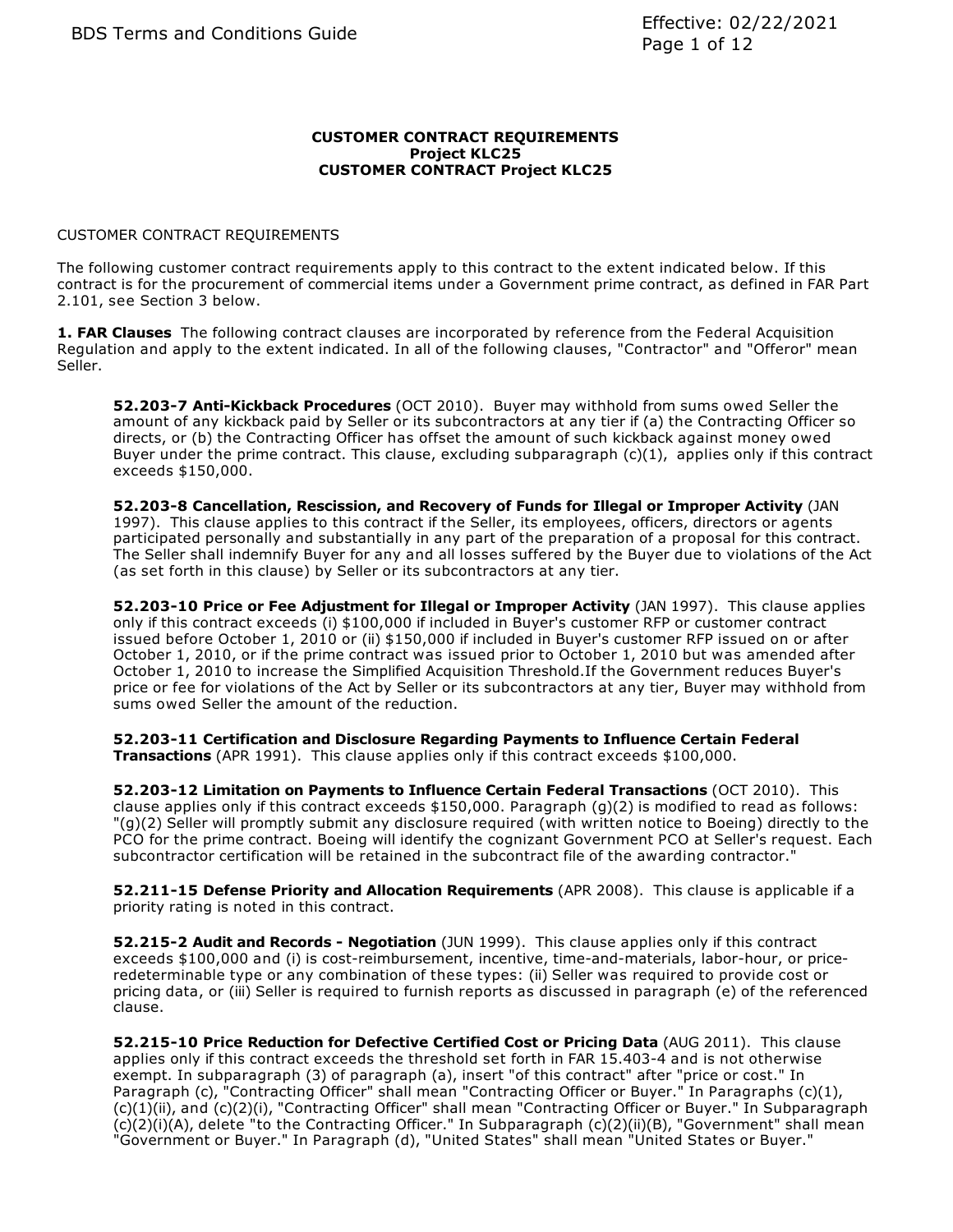**52.215-12 Subcontractor Certified Cost or Pricing Data** (JUN 2020). This clause applies if this contract exceeds the threshold for submission of certified cost or pricing data in FAR 15.403-4(a)(1) or if there is a contract modification involving a pricing adjustment expected to exceed the threshold for submission of certified cost or pricing data in FAR 15.403-4(a)(1), and is not otherwise exempt. The certificate required by paragraph (b) of the referenced clause shall be modified as follows: delete "to the Contracting Officer or the Contracting Officer's representative" and substitute in lieu thereof "to The Boeing Company or The Boeing Company's representative (including data submitted, when applicable, to an authorized representative of the U.S. Government)."

**52.215-14 Integrity of Unit Prices** (OCT 2010). This clause applies except for contracts at or below \$150,000; construction or architect-engineer services under FAR Part 36; utility services under FAR Part 41; services where supplies are not required; commercial items; and petroleum products.

**52.215-15 Pension Adjustments and Asset Reversions** (OCT 2010). This clause applies to this contract if it meets the requirements of FAR 15.408(g).

**52.215-18 Reversion or Adjustment of Plans for Post-Retirement Benefits (PRB) Other Than Pensions** (JUL 2005). This clause applies to this contract if it meets the requirements of FAR 15.408(j).

**52.215-19 Notification of Ownership Changes** (OCT 1997). This clause applies to this contract if it meets the requirements of FAR 15.408(k).

**52.215-21 Requirement for Certified Cost or Pricing Data or Information Other Than Certified Cost and Pricing Data - Modifications** (OCT 2010). This clause applies only if this contract exceeds the threshold set forth in FAR 15.403-4. The term "Contracting Officer" shall mean Buyer. Insert the following in lieu of paragraph (a)(2): "Buyer's audit rights to determine price reasonableness shall also apply to verify any request for an exception under this clause. For items priced using catalog or market prices, or law or regulation, access does not extend to cost or profit information or other data relevant solely to the Contractor's determination of the prices to be offered in the catalog or marketplace."

**52.219-8 Utilization of Small Business Concerns** (JAN 2011).

**52.219-9 Small-Business Subcontracting Plan** (JAN 2011). This clause applies only if this contract exceeds \$650,000 and Seller is not a small business concern. Seller shall adopt a subcontracting plan that complies with the requirements of this clause. In addition, Seller shall submit to Buyer Form X31162, Small Business Subcontracting Plan Certificate of Compliance. In accordance with paragraph (d)(10)(iv), Seller agrees that it will submit the ISR and/or SSR using eSRS, and, in accordance with paragraph (d)(10)(vi), Seller agrees to provide the prime contract number, its own DUNS number, and the email address of Seller's official responsible for acknowledging or rejecting the ISRs, to its subcontractors with subcontracting plans.

As required by subparagraph  $(d)(10)(v)$ , the following information is provided: (1) the prime contract number is; P059 (2) Buyer's DUNS number is 133039797, and (3) the email address of Buyer's official responsible for acknowledging receipt of or rejecting ISR reports is (contact Buyer's Authorized Procurement Representative).

**52.222-1 Notice to the Government of Labor Disputes** (FEB 1997). The terms "Contracting Officer" shall mean Buyer.

**52.222-21 Prohibition of Segregated Facilities** (FEB 1999).

**52.222-26 Equal Opportunity** (MAR 2007).

**52.222-35 Equal Opportunity for Veterans.** (SEP 2010). This clause applies only if this contract is \$100,000 or more.

**52.222-36 Affirmative Action For Workers With Disabilities** (OCT 2010). This clause applies only if this contract exceeds \$15,000.

**52.222-37 Employment Reports on Veterans** (SEP 2010). This clause applies if this contract is \$100,000 or more.

**52.222-50 Combating Trafficking in Persons** (FEB 2009). In paragraph (d), the term "Contracting Officer" means Buyer, and in paragraph (e), the term "the Government" means Buyer.

**52.222-54 Employment Eligibility Verification** (JUL 2012).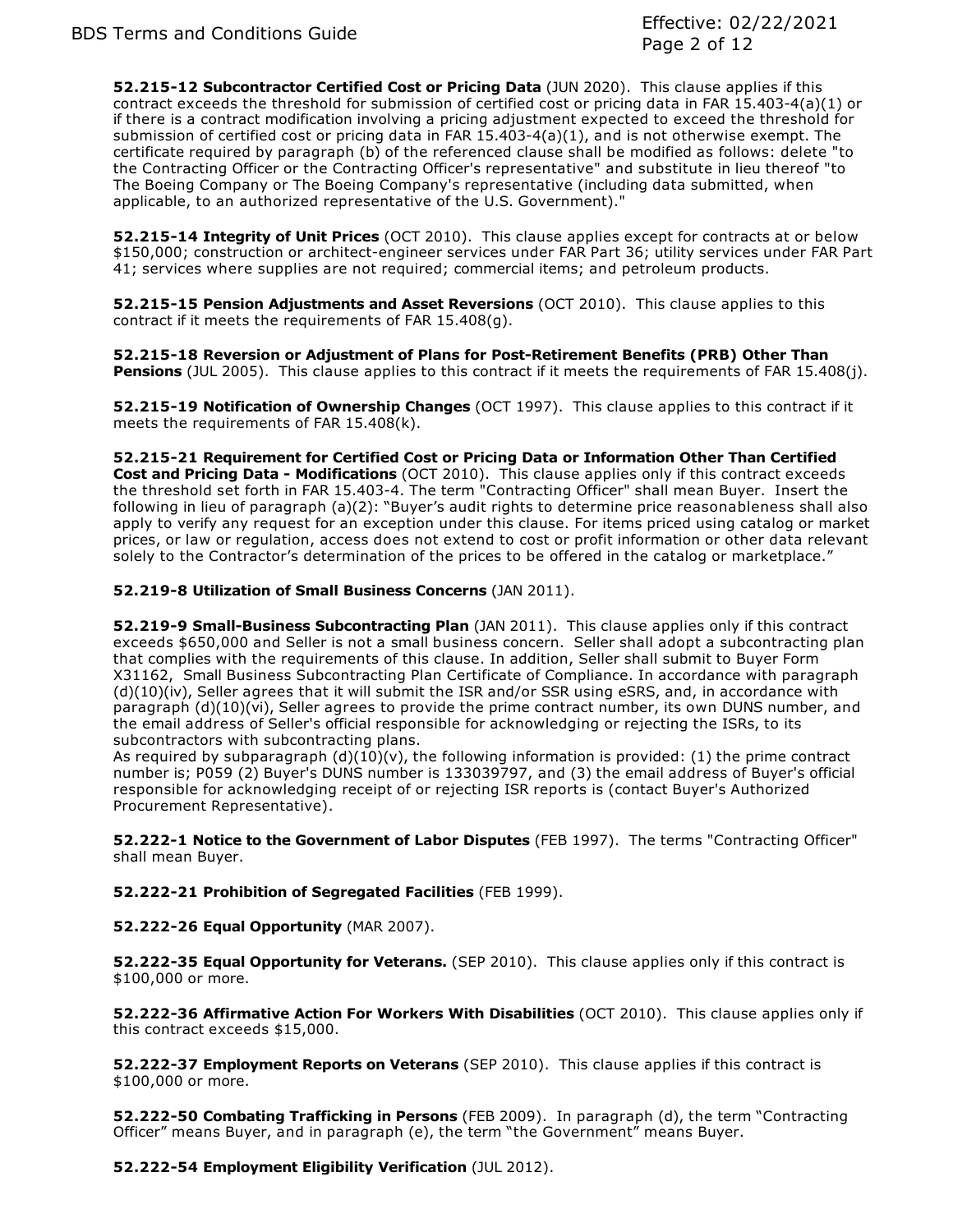This clause applies to all subcontracts that (1) are for (i) commercial or noncommercial services (except for commercial services that are part of the purchase of a COTS item, or an item that would be a COTS item, but for minor modifications performed by the COTS provider and are normally provided for that COTS item), or (ii) construction; (2) has a value of more than \$3,000; and (3) includes work performed in the United States.

**52.223-3 Hazardous Material Identification and Material Safety Data** (JAN 1997). This clause applies only if Seller delivers hazardous material under this contract.

**52.223-7 Notice of Radioactive Materials** (JAN 1997). This clause applies only if this contract involves (i) radioactive material requiring specific licensing under the regulations issued pursuant to the Atomic Energy Act of 1954, as amended, as set forth in Title 10 of the Code of Federal Regulations, in effect on the date of this contract, or (ii) other radioactive material not requiring specific licensing in which the specific activity is greater than 0.002 microcuries per gram or the activity per item equals or exceeds 0.01 microcuries. "Contracting Officer" shall mean Buyer. In the blank in paragraph (a), insert "60 days."

**52.223-14 Toxic Chemical Release Reporting (excluding subparagraph (e))** (OCT 2000). This clause applies only if this contract is not for commercial items as defined in FAR Part 2, was competitively awarded, and exceeds \$100,000 (including all options).

**52.223-18 Encouraging Contractor Policies To Ban Text Messaging While Driving** (AUG 2011).

**52.225-13 Restriction on Certain Foreign Purchases** (JUN 2008).

# **52.227-1 Authorization and Consent** (DEC 2007).

**52.227-2 Notice and Assistance Regarding Patent and Copyright Infringement** (DEC 2007). A copy of each notice sent to the Government will be sent to Buyer.

**52.227-10 Filing of Patent Applications - Classified Subject Matter** (DEC 2007).

**52.227-11 Patent Rights -- Ownership by the Contractor** (DEC 2007). This clause applies only if this contract is for experimental, developmental, or research work and Seller is a small business firm or nonprofit organization. In this clause, "Contractor" means Contractor, references to the Government are not changed and the subcontractor has all rights and obligations of the Contractor in the clause.

**52.227-14 Rights in Data - General (Dec 2007), Alternate II (Dec 2007) and Alternate III (Dec 2007) as modified by NASA FAR Supplement 1852.227-14.** . This clause applies only if data, as defined in paragraph (a) of the clause, will be produced, furnished, or acquired under this contract.

**52.227-16 Additional Data Requirements** (JUN 1987). This clause applies only if this contract involves experimental, developmental, research, or demonstration work.

**52.230-6 Administration of Cost Accounting Standards** (JUN 2010). Add "Buyer and the" before "CFAO" in paragraph (m). This clause applies if clause H001, H002, H004 or H007 is included in this contract.

## **52.234-1 Industrial Resources Developed Under Defense Production Act Title III** (DEC 1994).

**52.237-2 Protection of Government Buildings, Equipment, and Vegetation** (APR 1984). This clause applies only if work will be performed on a Government installation. "Contracting Officer" shall mean Buyer.

**52.244-5 Competition in Subcontracting** (DEC 1996).

## **52.244-6 Subcontracts for Commercial Items** (DEC 2001).

**52.245-1 Government Property** (APR 2012). This clause applies if Government property is acquired or furnished for contract performance. "Government" shall mean Government throughout except the first time it appears in paragraph (g)(1) when "Government" shall mean the Government or the Buyer.

**52.245-18 Special Test Equipment** (FEB 1993). Change "30 days" to "45 days" in paragraph (b) and (c). The notice of intent to procure special test equipment required by this clause shall be forwarded to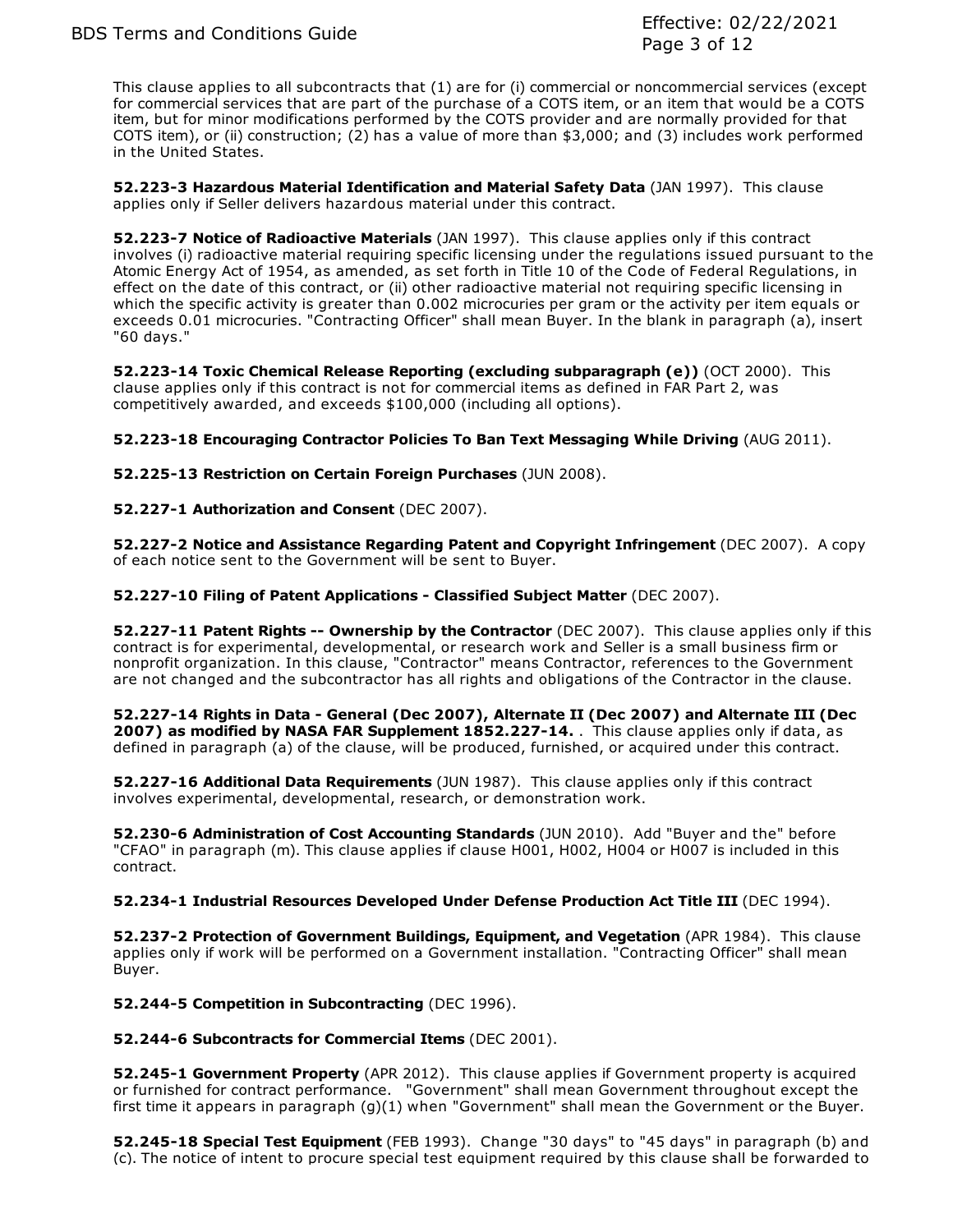the Buyer.

**2. Commercial Items** If goods or services being procured under this contract are commercial items and Clause H203 is set forth in the purchase order, the foregoing Government clauses in Sections 1 and 2 above are deleted and the following FAR/DFARS clauses are inserted in lieu thereof:

## **52.219-8 Utilization of Small Business Concerns** (JAN 2011).

## **52.222-26 Equal Opportunity** (MAR 2007).

**52.222-35 Equal Opportunity for Veterans.** (SEP 2010). This clause applies only if this contract is \$100,000 or more.

**52.222-36 Affirmative Action For Workers With Disabilities** (OCT 2010). This clause applies only if this contract exceeds \$15,000.

**52.222-50 Combating Trafficking in Persons** (FEB 2009). In paragraph (d), the term "Contracting Officer" means Buyer, and in paragraph (e), the term "the Government" means Buyer.

## **52.222-54 Employment Eligibility Verification** (JUL 2012).

This clause applies to all subcontracts that (1) are for (i) commercial or noncommercial services (except for commercial services that are part of the purchase of a COTS item, or an item that would be a COTS item, but for minor modifications performed by the COTS provider and are normally provided for that COTS item), or (ii) construction; (2) has a value of more than \$3,000; and (3) includes work performed in the United States.

## **52.223-18 Encouraging Contractor Policies To Ban Text Messaging While Driving** (AUG 2011).

## **52.244-6 Subcontracts for Commercial Items** (DEC 2001).

**52.245-1 Government Property** (APR 2012). This clause applies if Government property is acquired or furnished for contract performance. "Government" shall mean Government throughout except the first time it appears in paragraph (g)(1) when "Government" shall mean the Government or the Buyer.

**52.247-64 Preference for Privately Owned U.S.-Flag Commercial Vessels** (JUN 2000). In paragraph (C)(2), "20" and "30" are changed to "10" and "20" , respectively.

**3. Prime Contract Special Provisions** The following prime contract special provisions apply to this purchase order

- (A) Foreign Nationals Foreign Sources
- (1) For the purposes of this clause,
- (i) Foreign nationals are those persons not citizens of, not nationals of, or resident/immigrant aliens to, the United States;

(ii) Foreign representative is anyone, regardless of nationality or citizenship, acting as an agent, representative, official, or employee of a foreign government, a foreign owned or influenced firm, corporation, or person; and

(2) Foreign sources are those sources (vendors, subcontractors, and suppliers) not owned and controlled by citizens or immigrant aliens of the United States.

(3) Nothing in this clause is intended to waive any requirement imposed by any other U.S. Government agency with respect to employment of foreign nationals or export-controlled data and information.

(4) Seller acknowledges that equipment and technical data generated or delivered in the performance of this contract is controlled by the International Traffic in Arms Regulation (ITAR), 22 CFR Sections 121 through 128, and require an export license before assigning any foreign national to perform work under this contract or before granting access to foreign nationals to any equipment and technical data generated or delivered in performance of this contract (see 22 CFR Section 125). Seller agrees to notify and obtain the written approval of Buyer prior to assigning or granting access to any work, equipment, or technical data generated or delivered in the performance of this contract to foreign nationals or their representatives. This notification will include the name and country of origin of the foreign national or representative, the specific work, equipment, or data to which the person will have access, and whether the foreign national is cleared to have access to technical data (DoD 5220.22-M, National Industrial Security Program Operating Manual (NISPOM)).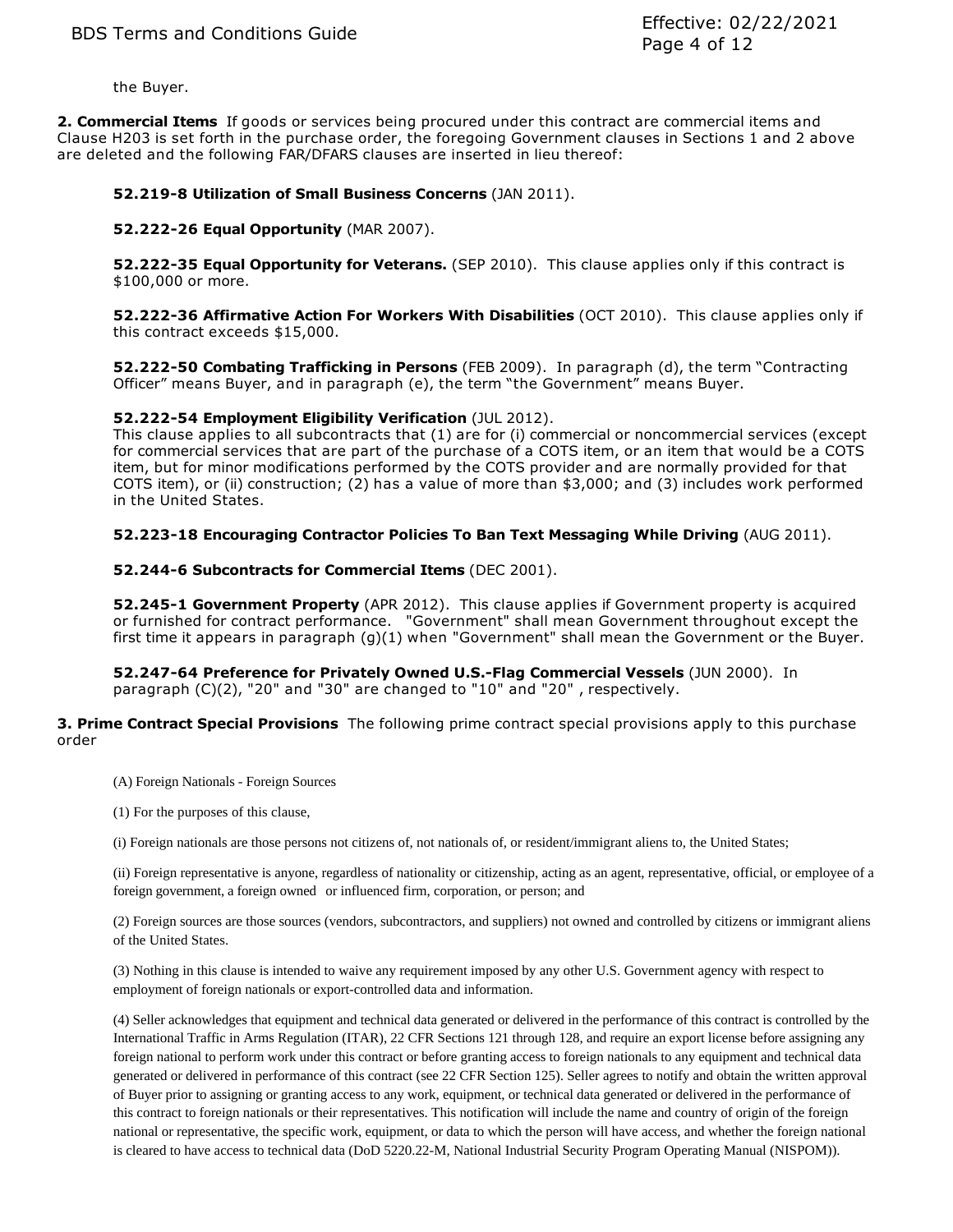### (B) Export-Controlled Data Restrictions

(1) For the purpose of this clause,

(i) Foreign person is any person who is not a citizen of the U.S. or lawfully admitted to the U.S. for permanent residence under the Immigration and Nationality Act, and includes foreign corporations, foreign organizations, and foreign governments;

(ii) Foreign representative is anyone, regardless of nationality or citizenship, acting as an agent, representative, official, or employee of a foreign government, a foreign owned or influenced firm, corporation, or person; and

(iii) Foreign sources are those sources (vendors, subcontractors, and suppliers) owned and controlled by a foreign person.

(2) Seller shall place a clause in subcontracts containing appropriate export control restrictions, set forth in this clause.

(3) Nothing in this clause waives any requirement imposed by any other U.S. Government agency with respect to employment of foreign nationals or export-controlled data and information.

(4) Equipment and technical data generated or delivered in the performance of this contract are controlled by the International Traffic in Arms Regulation (ITAR), 22 CFR Sections 121 through 128. An export license is required before assigning any foreign source to perform work under this contract or before granting access to foreign persons to any equipment and technical data generated or delivered during performance (see 22 CFR Section 125). Seller shall notify Buyer and obtain the written approval of Buyer prior to assigning or granting access to any work, equipment, or technical data generated or delivered in the performance of this contract to foreign persons or their representatives. This notification shall include the name and country of origin of the foreign person or representative, the specific work, equipment, or data to which the person will have access, and whether the foreign person is cleared to have access to technical data (DoD 5220.22-M, National Industrial Security Program Operating Manual (NISPOM)).

#### (C) Unusually Hazardous Risk Coverage

The parties agree to continue a dialogue regarding unusually hazardous risk coverage and to seek to define and clarify coverage appropriate under this contract through test and mission operations.

### (D) Property Administration and Control

Seller shall maintain adequate property control procedures, records, and a system of identification for all Government property accountable to this contract in accordance with FAR Part 45.

#### (E) Late Delivery

When Seller encounters difficulty in meeting performance requirements, or anticipates difficulty in complying with the contract delivery schedule or date, it shall immediately notify the Boeing Subcontracts Administrator in writing giving pertinent details to be transmitted after review to the customer.

#### (F) Foreign Ownership, Control or Influence

The Government intends to secure services or equipment from firms which are not under foreign ownership, control or influence (FOCI). Offeror's are required to request, collect and forward to the Government the Standard Form (SF) 328, certificate Pertaining to Foreign Interests from all Subcontractors undertaking classified work under the Offeror's direction and control.

### (G) Commercial Off the Shelf (COTS) Software Rights

Notwithstanding any other provisions of this contract, in the event the terms of this contract require the delivery of software under this contract that is a "commercial item, as that term is defined in 48 C.F.R. 227.702-1 (Oct 1995), consisting of "commercial computer software" and "commercial computer software documentation" as such terms are used in 48 C.F.R. 12.212 (Sep 1995). Consistent with 48 C.F.R. 12.212 and 48 C.F.R. 227.7202-1 through 227.7202-4 (June 1995), all U.S. Government End Users acquire such commercial software licenses with only those rights set forth therein. The licensed commercial software (including related documentation is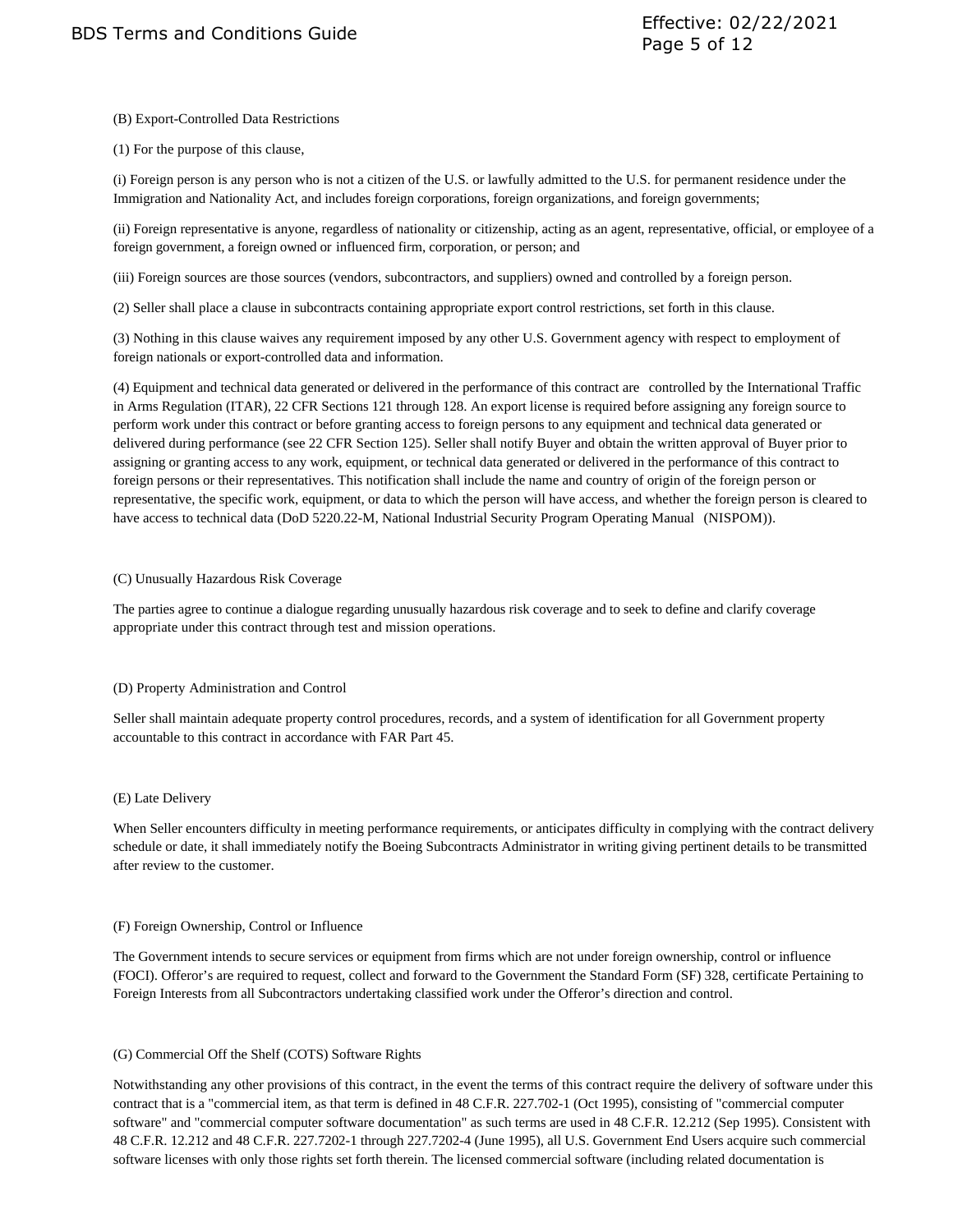provided to the U.S. Government End Users

- (i) only as a commercial end item; and
- (ii) only pursuant to this Agreement.

### (H) Intention to Use Consultants

The Government intends to utilize the services of nongovernmental engineering organizations in technical, advisory and consulting roles for overall technical review of the activities covered by this contract. Although the consultants shall not have the right of technical direction, they shall from time to time and on a frequent basis attend technical reviews, participate in technical interchange meetings, observe national processing, witness fabrication and assembly, and monitor testing within the Seller and Subcontractorr facilities. The consultants will this require access to program-related Seller facilities and documentation. Seller proprietary data shall not be made available to consultants unless and until a protection agreement has been generated between the consultant and the Seller and evidence of such agreement made available to the Government.

#### (I) Technical Data or Computer Software Previously Delivered to the Government

The Offeror shall attach to its offer an identification of all documents or other media incorporating technical data or computer software it intends to deliver under this contract with other than unlimited rights that are identical or substantially similar to documents or other media that the Offeror has produced for, delivered to, or is obligated to deliver to the Government under any -

#### 1) contract or subcontract

#### (J) Organizational Conflicts of Interest; General

(a) Seller warrants that, to the best of its knowledge and belief, there are no relevant facts that could give rise to Organizational Conflicts of Interest, as defined in FAR 9.501. Or, alternatively, the contract warrants that it had disclosed all relevant information regarding any actual or potential organizational conflicts of interest.

(b) Seller agrees that if an organizational conflict of interest with respect to this contract is discovered during its performance, an immediate and full disclosure in writing shall be made to the Contracting Officer, through Buyer). Such notification shall include a description of the action the Seller has taken or proposes to take to avoid, neutralize or mitigate such conflicts. Seller shall continue performance until notified by Buyer of any contrary actions to be taken. Buyer may however, terminate the contract for its convenience if it deems such termination to be in the best interest of the Buyer

(c) If Seller was aware of an organizational conflict of interest before award of this contract and did not fully disclose the conflict to Buyer) the Buyer may terminate the contract for default.

(d) Seller shall insert a clause containing all the terms and conditions of this clause in all subcontracts for work to be performed similar to the services provided by Seller, and the terms "contract", "Seller" and "contracting officer" modified appropriately to preserve the Government's rights.

(e) Before a contract modification is made that adds new work or significantly increases the period of performance, the Seller shall agree to submit either an organizational conflict of interest disclosure or representation or an update of a previously submitted disclosure or representation, if requested by Buyer

(f) Seller further agrees that Government (or Buyer) may periodically review Seller's compliance with these provisions of require such self assessments or additional certifications as Buyer deems appropriate.

### (K) Non Publicity

(a) Seller shall not use or allow to be used any aspect of this solicitation and/or contract for publicity. "Publicity" means, but is not limited to, advertising (e.g. trade magazines, newspapers, internet, radio, television, etc.), communications with the media, marketing, or a reference for new business. It is further understood that this obligation shall not expire upon completion or termination of this contract, but will continue indefinitely. The contract may request a waiver or release from the foregoing but shall not deviate there from unless authorized to do so in writing by Buyer. Sellers are not required to obtain waivers when informing the offices within this agency of contracts it has performed or in the process of performing provided there are no security restrictions. Sellers may include the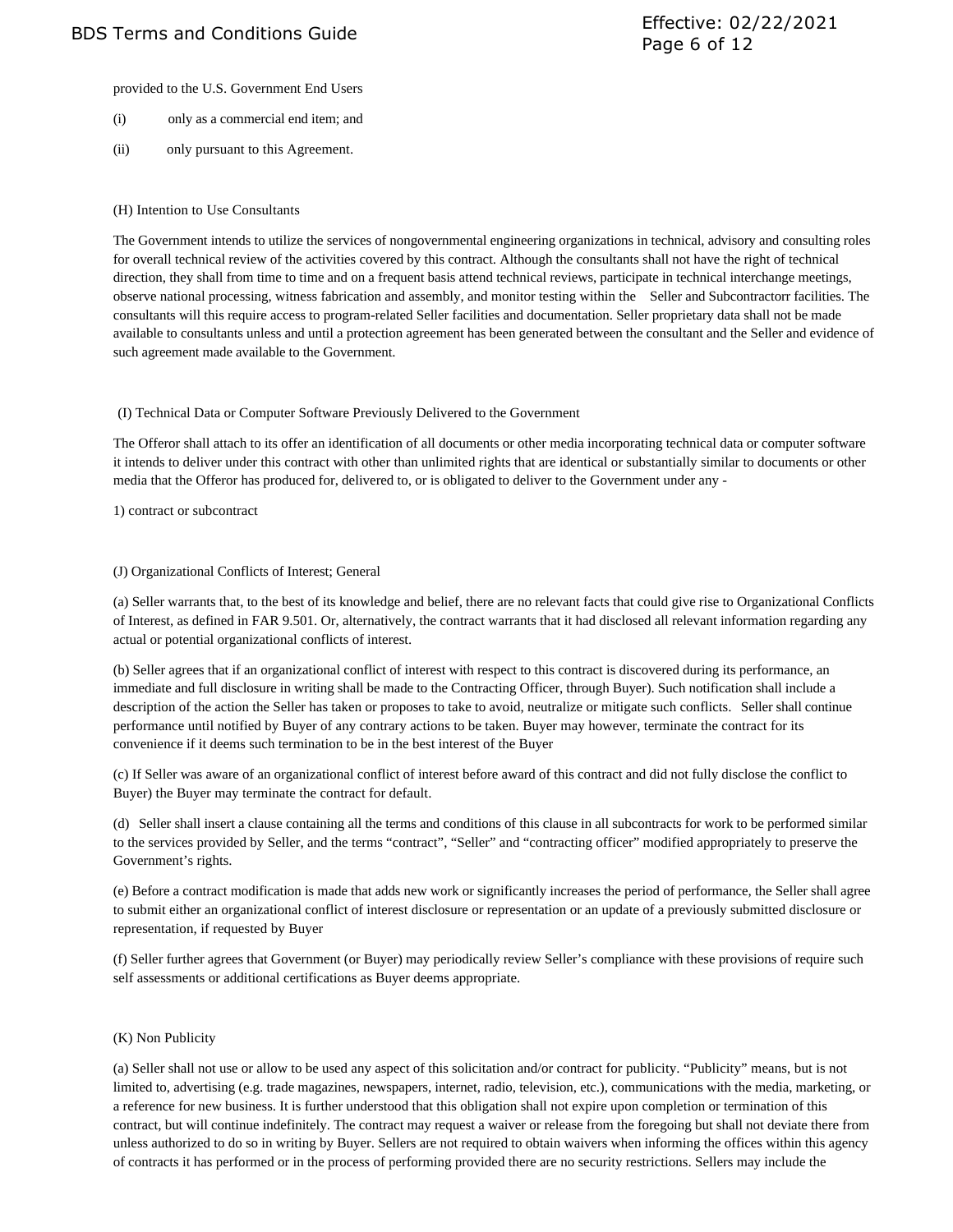BDS Terms and Conditions Guide Effective: 02/22/2021 Page 7 of 12

requirements for security clearances up to the TS, SCI level in public employment advertisements; however theses advertisements may not describe the scope of polygraph requirements in any manner. Violations of this clause constitute a major breach of contract, and the contract may be terminated for default, without the requirement of a10-day cure notice.

(b) The Seller shall include the substance of this clause, including this paragraph (b), in each subcontract issued under this contract.

(L) Restrictions Regarding Former Sponsor Employees

(a) Except as authorized in writing by Buyer, the Seller shall not use any person in the direct performance of this contract who:

(1) has resigned from employment with the sponsor within the previous 18 months

(2) has been barred from performing Sponsor contracts for a period of time as a result of a recommendation from Sponsor Advocacy Board.

(3) was terminated from employment with the Sponsor

(b) Paragraph (a) includes the use of a person as a Seller employee, subcontractor employee, consultant, independent contractor, or similar arrangement.

(c) Paragraph (a) (1) does not apply to persons who retired from the Sponsor

(d) Seller agrees to include in each subcontract a clause requiring compliance with these restrictions by the subcontractor and succeeding levels of subcontracts.

#### (M) Timely Notice of Litigation

(a) Seller hereby agrees to immediately give written notice to the Contracting Officer (or Buyer) of any current litigation of any anticipated litigation that may arise during the course of the performance of this contract or hereafter, that involves or in any way relates to or affects: (1) any aspect of this contract, (2) its terms or costs, (3) pertinent subcontracts, or (4) the Customer's (or Buyer's) relationship with the Seller or subcontractors This notice requirements is a continuing obligation and survives termination, settlement of close-out of the contract.

(b) The Contracting Officer (or Buyer) shall have access to and the right to examine any pertinent books, documents, papers and records of the Seller or subcontractor (s) involving customer transactions related to any contract litigation.

(c) Notwithstanding the foregoing, nothing in this agreement shall constitute a waiver of either party's rights in litigation. Including but not limited to, the rights of attorney-client privilege, to obtain injunctive relief, and/or any rights of remedies available.

(d) The Seller agrees to insert paragraphs (a) through (d) of this clause in any subcontract under this contract. In the event of litigation, the subcontractor shall immediately notify the next tier subcontractor of Buyer, as the case may be, of all relevant information with respect to such litigation.

#### (N) Protection of Information

(a) It is the Government's intent to ensure proper handling of sensitive planning, budgetary, acquisition and contracting information that will be provided to or developed by, the Seller during contract performance. It is also the Government's intent to protect the proprietary rights of industrial Sellers whose data the Seller may receive in fulfilling its contractual commitments hereunder.

(b) Accordingly, the Seller agrees it will not disclose, divulge, discuss or otherwise reveal information to anyone of any organization not authorized access to such information without the express written approval of the Contracting Officer (or Buyer). The Seller shall require that each of its employees assigned to work on subcontracts issued hereunder, execute nondisclosure agreements acknowledging the above restrictions before providing them access to such information. Seller shall also require all future company employees, subsubcontractors, and subcontractor employees needing similar access to such information to execute nondisclosure agreements prior to providing them access to the above identified information. The requirements for the Seller to secure nondisclosure agreements from their employees may be satisfied by having each employee sign on nondisclosure agreement as a term of their employment, and need not be accomplished separately for each individual contract for which the employee will support., unless a separate agreement is specifically requested by the Contracting Officer, through Buyer. Seller will make copies of these individual agreements available to Buyer upon request. The restrictions do not apply to such information after the Government has released it to the Seller community, either in preparation for or as part of a future procurement, or through such means as dissemination at Contractor Industrial Forums.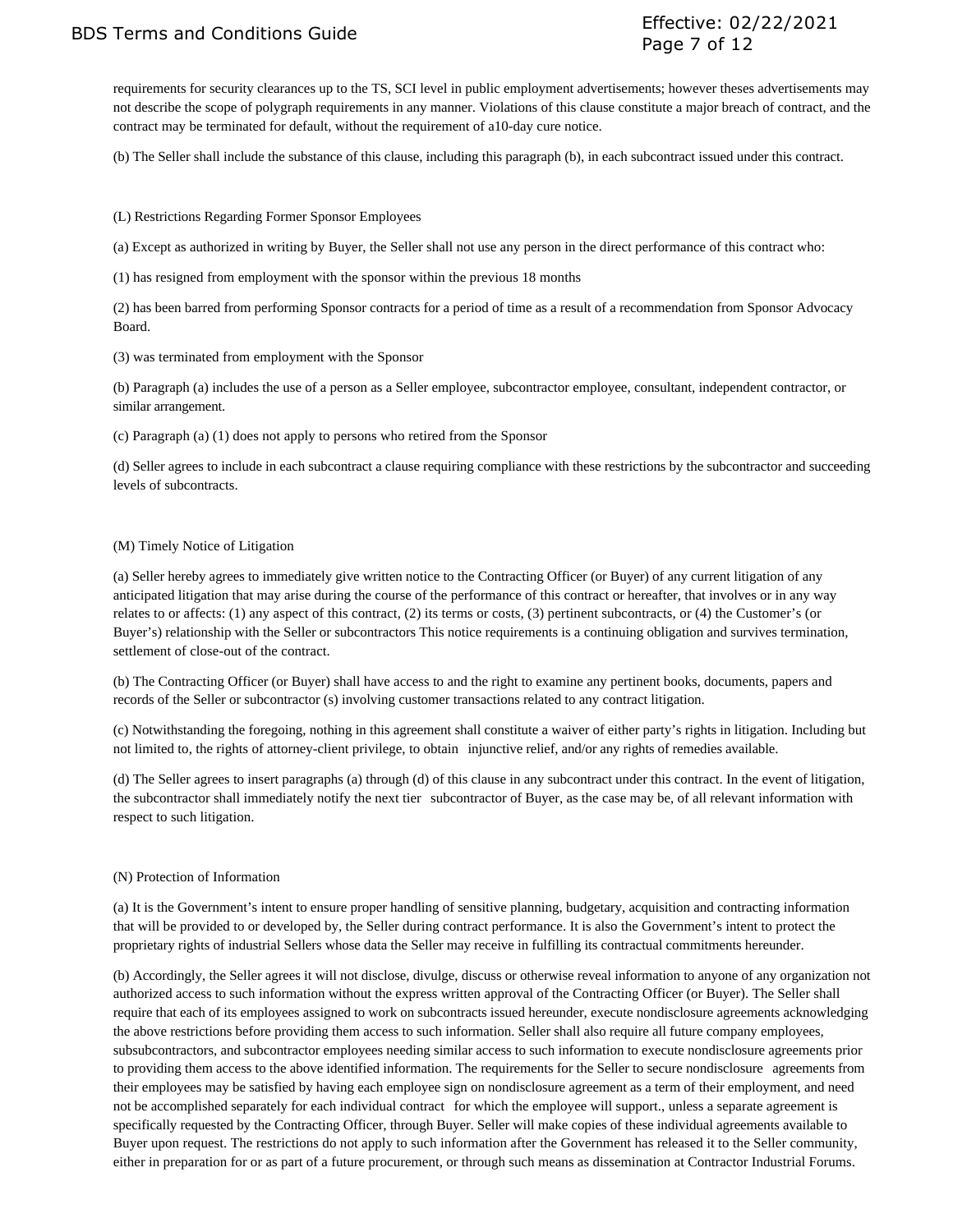(c) Seller further agrees that any source documents furnished by the Government and any Seller documents developed therefrom in the performance of this contract are the sole property of the Government and will be held in the strictest confidence.

(d) If the work to be performed under this contract requires access to the proprietary data of other companies, the contract agrees to enter into an agreement with the company that has developed this proprietary information to: 1) protect such proprietary data from unauthorized use or disclosure for as long as the information remains proprietary; 2) refrain from using the information for any purpose other than support of this Government contract for which it was furnished. Seller shall provide a properly executed copy of such agreement(s) to Buyer. These restrictions are not intended to protect data furnished voluntarily without limitations on their use. Neither are they intended to protect data, available to the Government or Seller, from other sources without restriction.

(e) The Seller agrees to include in each subcontract a clause requiring compliance by the subcontractor and succeeding levels of subcontractors with the terms and condition herein.

(f) Seller agrees to indemnify and hold harmless the Government and Buyer. Its agents and employees from every claim or liability, including attorney fees, court costs, and expenses arising out of, or in any way related to, the misuse or unauthorized modification, reproduction, release, performance, display, or disclosure of data with restrictive legends received in performance of this contract by the Seller or any person to whom the Seller has released or disclosed the data.

(g) Seller further agrees that the Government may periodically review the Seller's compliance with these provisions or require such assessments or additional certifications as the Government deems appropriate. Seller is on notice that this clause supplements, but does not supersede, the Seller's obligation under paragraph (b) of the provision entitled "Organizational Conflicts of Interest-General."

#### (O) Workplace Health and Safety

(a) Seller shall comply with the Occupational Safety and Health Act (OSHA) of 1970 (29U.S.C Section 651 et seq.) and regulations promulgated thereunder including, but not limited to, the standards issued by the Secretary of Labor at Part 1926 and Part 1910 of Title 29 of the Code of Federal Regulations. Seller shall also comply with all applicable state occupational safety and health laws and regulations. Noncompliance shall be grounds for termination of this contract in accordance with its default provisions.

### (P) Accident Reporting

(a) Seller shall provide oral notification to Buyer when an accident occurs on Federal property in connection with performance of this contract. Notification must be given not later than twenty-four (24) hours after the accident occurs.

(b) When requested by Buyer, Seller shall conduct an investigation of the accident and shall prepare a report that identifies all pertinent facts related to the accident. The report shall include, but not be limited to, the underlying cause(s) of the accident and the actions Seller shall take to prevent the recurrence of similar accidents. The Seller shall submit the report to Buyer not later than fourteen (14) calendar days from the date accident occurs.

(c) The Government may elect to conduct an investigation of the accident with the assistance of the Seller.

(d) Compliance with the provisions of this clause shall not entitle Seller to an equitable adjustment in contract price or to an extension of performance schedule.

(e) Seller shall incorporate this clause, including this paragraph (e), in all subcontracts, with appropriate changes in the designation of the parties.

#### (Q) Ground and Flight Risk

(a) Definitions. As used in this clause –

(1) "Aircraft", unless otherwise provided in the contract Schedule, means –

(i) Aircraft to be delivered to the Government under this contract (either before or after Government acceptance), including complete aircraft and aircraft in the process of being manufactured, disassembled, or reassembled: provided that an engine, portion of a wing of a wing is attached to a fuselage of the aircraft;

(ii) Aircraft, whether in a state of disassembly or reassembly, furnished by the Government to the Seller under this contract, including all Government property installed, in the process of installation, or temporarily removed; provided that the aircraft and property are not covered by separate bailment agreement;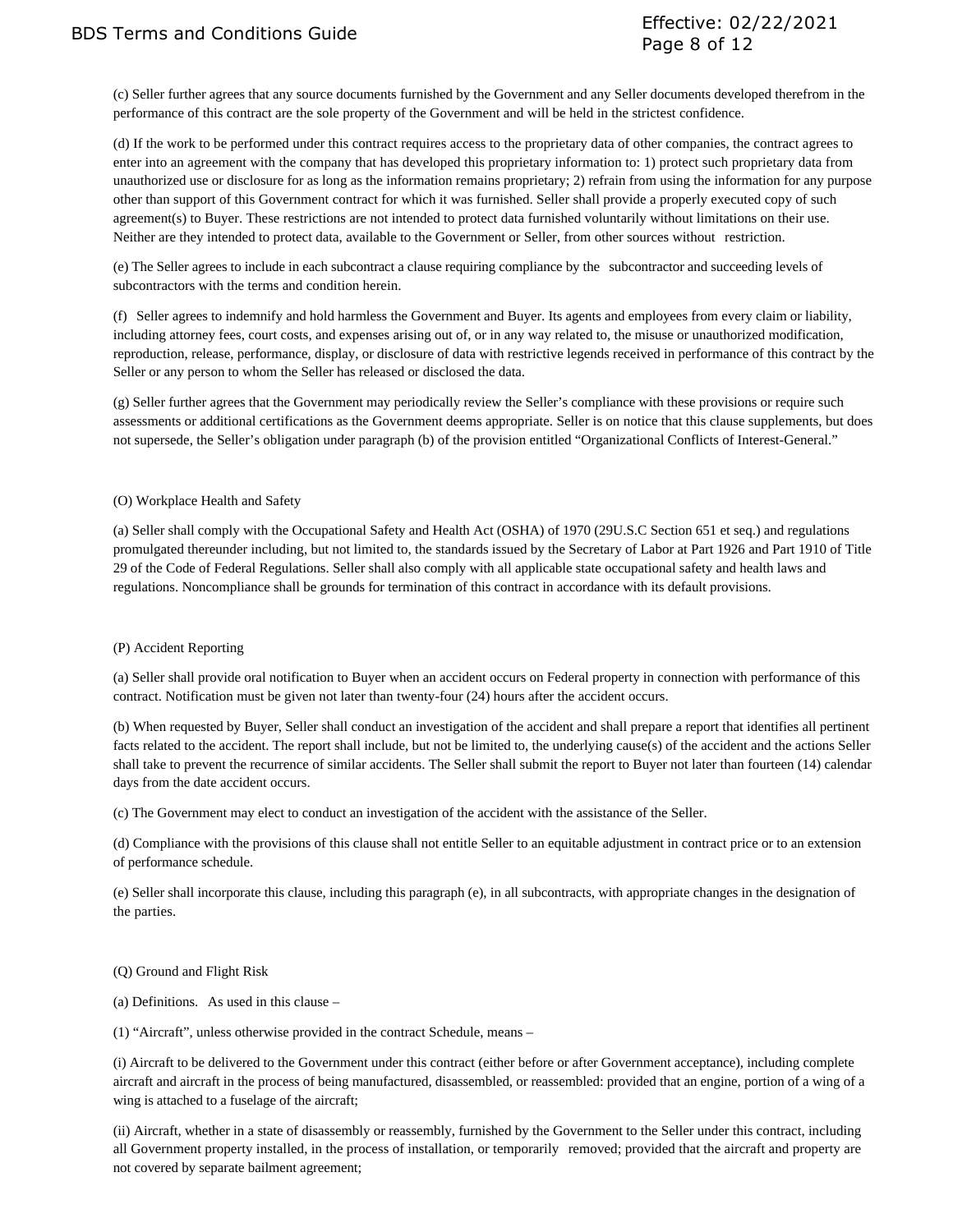(iii) Aircraft furnished by the Seller under this contract (either before of after Government acceptance); or (iv) Conventional winged aircraft, as well as helicopters, vertical take-off or landing aircraft, lighter than air ships, unmanned aerial vehicles, or other non conventional aircraft specified in this contract.

(2) "Seller's managerial personnel" means the Seller's directors' officers, managers, superintendents or equivalent representatives who have supervision or direction of –

(i) All, or substantially all, of the Seller's business;

(ii) All, or substantially all, of the Seller's operation at any one plant or separate location; or

(iii) A separate and complete major industrial operation.

(3) "Seller's premises" means those premises, including subontractor's premises, designated in the Schedule or in writing by the Contracting Officer, and any other place the aircraft is moved for safeguarding.

(4) "Flight" means any flight demonstration, flight test, taxi test, or other flight made in the performance of this contract, of for the purpose of safeguarding the aircraft, or previously approved in writing by the Contracting Officer.

(i) For land based aircraft, "flight" begins with the taxi roll from a flight line on Seller's premises and continues until the aircraft has completed the taxi roll in returning to a flight line on the Seller's premises;

(ii) For seaplanes, "flight" begins with the launching from a ramp on the Seller's premises and continues until the aircraft has completed its landing run and is beached at a ramp on the Seller's premises;

(iii) For helicopters, "flight" begins upon engagement of the rotors for the purpose of take-off from the Seller's premises and continues until the aircraft has returned to the ground on the Seller's premises and the rotors are disengaged.

(iv) For vertical take-off aircraft, "flight" begins upon disengagement from any launching platform or device on the Seller's premises and continues until the aircraft has been engaged to any launching platform or device on the Seller's premises;

(v) All aircraft off the Seller's premises shall be considered to be in flight when on the ground or water for reasonable periods following emergency landings. Landings made in performance of this contract, or landings approved in writing by the Contracting Officer.

(5) "Flight crew member" means the pilot, the co-pilot, and, unless otherwise provided in the Schedule, the flight engineer, and navigator when assigned to their respective crew positions for the purpose of conducting any flight on behalf of the Seller. It also includes any pilot of operator of an unmanned aerial vehicle. If required, a systems operator may also be assigned as a flight crew member.

(6) "In the open" means located wholly outside of buildings on the Seller's premises or other places described in the Schedule as being "in the open". Government furnished aircraft shall be considered to be located "in the open" at all times while in the Seller's possession, care, custody, or control.

(7) "Operation" means operations and tests of the aircraft and its installed equipment, accessories and power plants, while the aircraft is in the open or in motion. The term does not apply to aircraft on any production line or in flight.

(b) Combined regulation/instruction. Seller shall be bound by the operating procedures contained in the contract, including any incorporated DoD procedures, such as the combined regulation/instruction entitled "Contractors Flight and Ground Operations' (Air Force Instruction 10-220, Army Regulation 95-20, NAVAIR Instruction 3710-1 (Series), Coast Guard Instruction M13020.3, and Defense Management Agency Instruction 8210.1) in effect on the date of contract award.

(c) Government as self-insurer. Subject to the conditions in paragraph (d) of this clause, the Government self-insures and assumes the risk of damage to, or loss or destruction of aircraft "in the open," during "operation" and in "flight", except as may be specifically provided in the Schedule as an exception to this clause. Seller shall not be liable to Government for such damage, loss, or destruction beyond the Seller's share of loss amount under the Government's self-insurance.

(d) Conditions for Government's self -insurance. The Government's assumption of risk for aircraft in the open shall continue unless the Contracting Officer finds that the Seller has failed to comply with paragraph (b) of this clause, or that the aircraft is in the open under reasonable conditions and the Seller fails to take prompt corrective action.

(1) The Contracting Officer, when finding that the Seller has failed to comply with paragraph (b) of this clause or that the aircraft is in the open under reasonable conditions, shall notify the Seller in writing, through Buyer, and shall require the Seller to make corrections within a reasonable time.

(2) Upon receipt of such notice, Seller shall promptly correct the cited conditions, regardless of whether there is agreement that the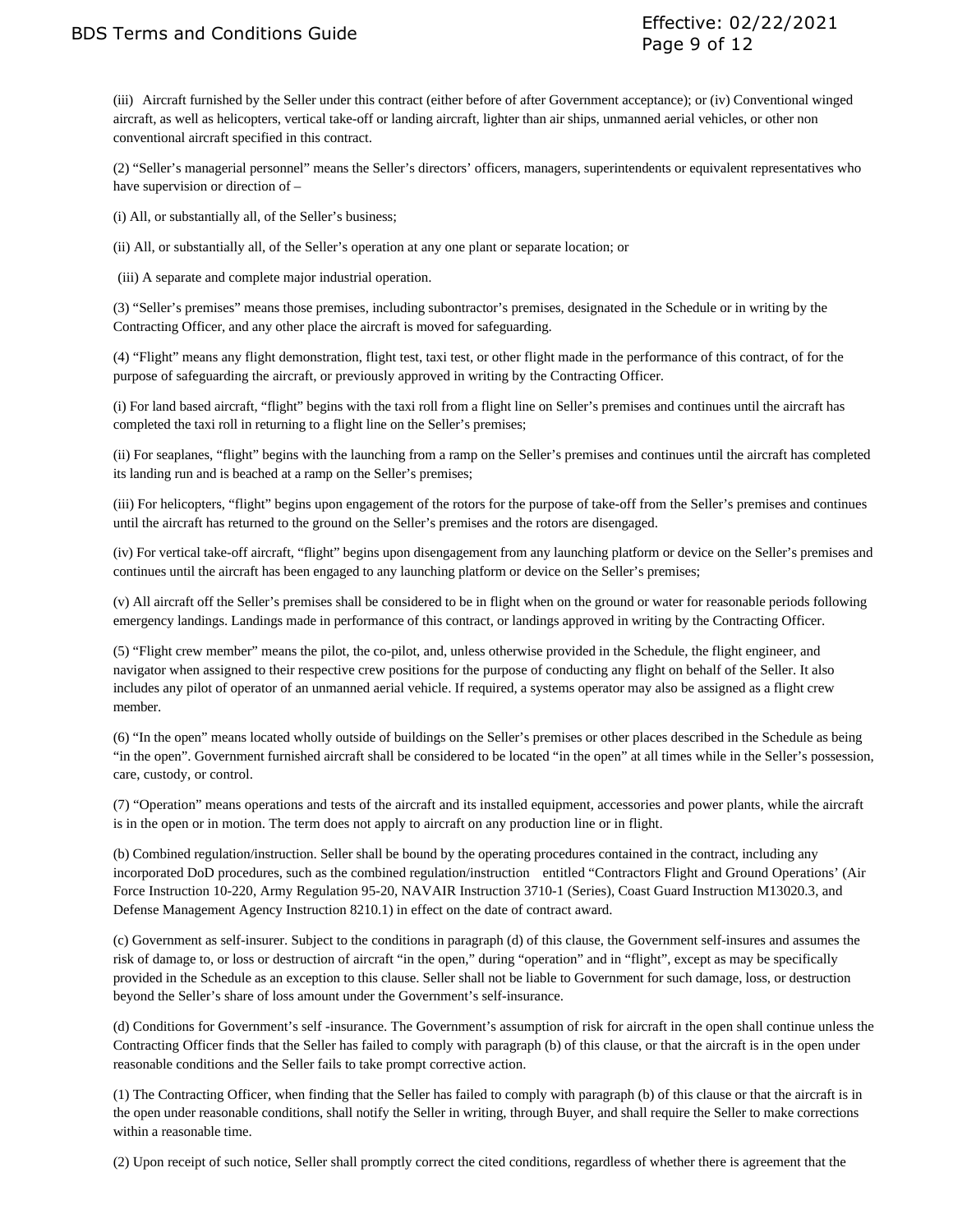conditions are unreasonable.

(i) If the Contracting Officer later determines that the cited conditions were not unreasonable, and equitable adjustment shall be made in the contract price for any additional costs incurred in correcting the conditions.

(ii) Any dispute as to the unreasonableness of the conditions or the equitable adjustment shall be considered a dispute under the Disputes clause of this contract.

(3) If the Contracting Officer finds that the Seller failed to act promptly to correct the cited conditions or failed to correct the conditions within a reasonable time, the Contracting Officer may terminate the Governments assumption of risk for any aircraft in the open under the cited conditions. The termination will be effective at 12:01 AM on the fifteenth day following the day the written notice in received by the Seller.

(i) If the Contracting Officer later determines that the Seller acted promptly to correct the cited conditions or that the time taken by the Seller was not unreasonable, an equitable adjustment shall be made on the contract price for any additional costs incurred as a result of termination of the Governments assumption of risk.

(ii) Any dispute as to the timeliness of the Seller's action or the equitable adjustment shall be considered a dispute under the Disputes clause of this contract.

(4) If the Government terminates its assumption of risk pursuant to the terms of this clause –

(i) Seller shall thereafter assume the entire risk for damage, loss, or destruction of, the affected aircraft;

(ii) Any costs incurred by the Seller (including costs of the Seller's self-insurance, insurance premiums paid to insure the Seller's assumption of risk, deductibles associated with such purchased insurance, etc. ) to mitigate its assumption of risk are unallowable costs; and

(iii)The liability provisions of the Government Property clause of this contract are not applicable to the affected aircraft.

(5) The Seller shall promptly notify the Contracting Officer, through Buyer, when unreasonable conditions have been corrected;

(i) If, upon receipt of the Seller's notice of the correction of the unreasonable conditions, the Government elects to again assume the risk of loss and relieve the Seller of its liability for damage, loss or destruction of the aircraft, the Contracting Officer will notify the Seller, through Buyer, of the Contracting Officers decision to resume the Government risk of loss. The Contactor shall be entitled to an equitable adjustment in the contract price for any insurance costs extending from the end of the third working day after the Government receipt of the Seller notice of correction until the Seller is notified that the government will resume the risk of loss.

(ii) If the Government does not again assume the risk of loss and the unreasonable conditions have been corrected, the Seller shall be entitled to an equitable adjustment for insurance costs, in any, extending after the third working day after the Government's receipt of the Seller's notice of correction.

(6) The Government's termination of its assumption of risk of loss does not relieve the Seller of its obligation to comply with all other provisions of this clause, including any incorporated operating procedures.

(e) Exclusions from the Government's assumption of risk. The Government's assumption of risk shall not extend to damage, loss, of destruction of aircraft which –

(1) Results from the failure of the Seller, due to willful misconduct or lack of good faith of any of the Seller's managerial personnel, to maintain and administer a program for the protection and preservation of the aircraft in the open ad during operation in accordance with sound industrial practice, including oversight of subcontractor's program.

(2) Is sustained during flight if either the flight or the flight crew members have not been approved in advance of any flight in writing by the Government Flight Representative designated by the Contracting Officer.

(3) Occurs in the course of transportation by rail, or by conveyance on public streets, highways, or waterways, except for Government furnished property;

(4) is covered by insurance;

(5) Consists of wear and tear; deterioration (including rust and corrosion); freezing; or mechanical, structural, or electrical breakdown or failure, unless these are the result of other loss, damage or destruction covered by this clause. (This exclusion does not apply to Government-furnished property if damage consists of reasonable wear and tear or deterioration, or results from inherent vice, e.g., a known condition of design defect, in the property); or

(6) Is sustained while the aircraft is being worked on and is a direct result of the work unless such damage, loss, or destruction would be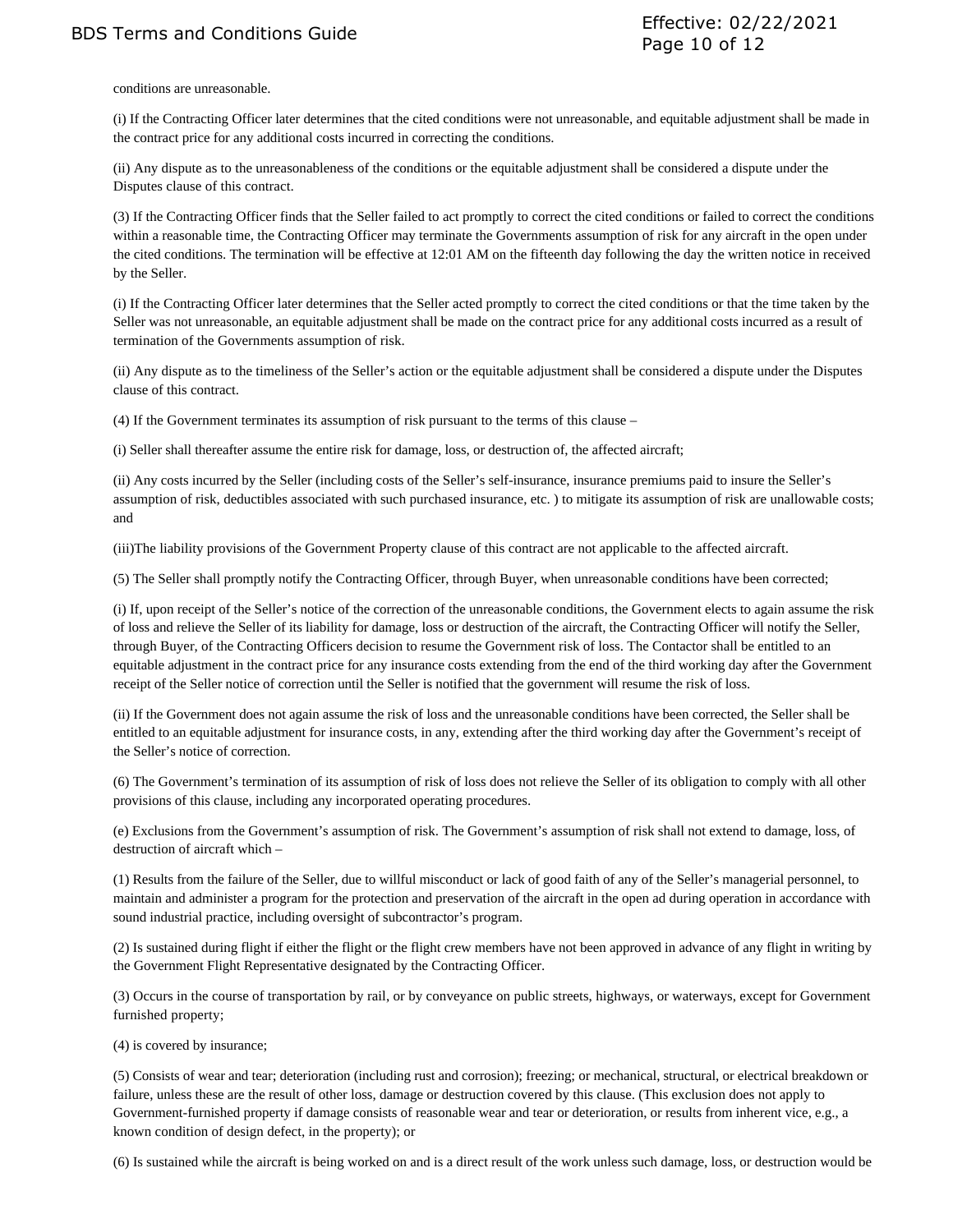BDS Terms and Conditions Guide Effective: 02/22/2021 Page 11 of 12

covered by insurance which would have been maintained by the Seller, but for the Governments assumption of risk.

(f) Seller's share of loss and Seller's deductible under the Government Self-insurance –

(1) Seller assumes the risk of loss and shall be responsible for the Seller's share of loss under the Governments self-insurance. That share is the lesser of –

(i) the first \$100,000 of loss or damage to aircraft in the open, during operation of in flight resulting from each separate event, except for reasonable wear and tear and to the extent the loss or damage is caused by negligence of Government personnel; or

(ii) Twenty percent of the price or estimated cost of this contract.

(2) If the Government elects to require that the aircraft be replaced or restored by Seller to its condition immediately prior to the damage, the equitable adjustment in the price authorized by paragraph (j) of this clause shall not include the dollar amount of the risk assumed by Seller.

(3) In the event the Government does not elect repair or replacement, Seller agrees to credit the contract price or pay the Government, as directed by the Contracting Officer, the lesser of –

(i) \$100,000;

(ii) Twenty percent of the price or estimated cost of this contract; or

(iii)The amount of loss.

(4) For task order and delivery order contracts, the Seller's share of the loss shall be the lesser of \$100,000 or twenty percent of the combine d price or total estimated cost of those orders issued to date to which the clause applies.

(5) The costs incurred by Seller for its share of the loss and for insuring against that loss are unallowable costs, including but not limited  $to -$ 

(i) Seller's share of loss under the Government's self-insurance;

(ii) The costs of Seller's self-insurance;

(iii)The deductible for any Seller-purchased insurance;

(iv)Insurance premiums paid for Seller-purchased insurance, and

(v)Cost associated with determining, litigating and defending against Seller's liability.

(g) Subcontractor possession or control. Seller shall not be relieved from liability for damage, loss, or destruction of aircraft while such aircraft is in its possession or control of its subcontractors, except to the extent that the subcontract, with written approval of the Contracting Officer, provides for relief from each liability. In the absence of approval, the subcontract shall contain provisions requiring the return of aircraft in as good a condition as when received, except for reasonable wear and tear or for the utilization of the property in accordance with the provisions of this contract.

(h) Seller's exclusion of insurance costs. Seller warrants that the contract price does not and will not include, except as may be authorized in this clause, any charge or contingency reserve for insurance covering damage, loss, or destruction of aircraft while in the open, during operation, or in flight when the risk has been assumed by the Government including Sellers share of loss in this clause, even if assumption may be terminated for aircraft in the open.

(i) Procedures in the event of loss.

(1) In the event of damage, loss, or destruction of aircraft in the open, during operation, or in flight, Sellers shall take all reasonable steps to protect the aircraft from further damage, to separate damaged and undamaged aircraft and to put all aircraft in the best possible order. Except in cases covered by paragraph (f) (2) of this clause, Seller shall furnish to Buyer, a statement of -

(i) The damaged, lost, or destroyed aircraft;

(ii) The time and origin of the damage, loss or destruction;

(iii)All known interests in commingled property of which aircraft are a part; and

(iv)The insurance, if any, covering the interest of the commingled property.

(2) Buyer will make an equitable adjustment for expenditures made by the Seller in performing the obligations under this paragraph.